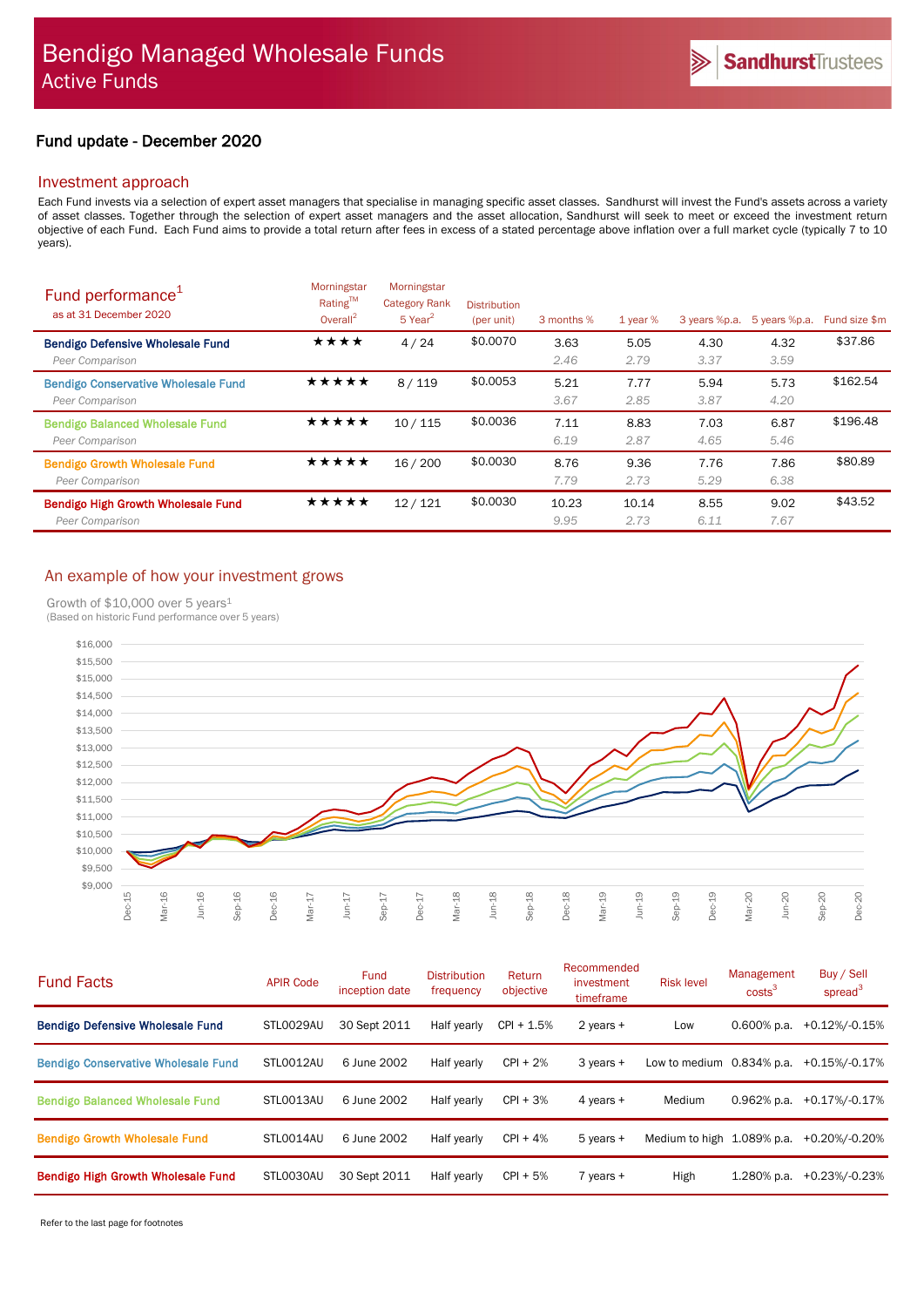Asset allocation

Bendigo Defensive Wholesale Fund

|  | ■ Aust Sh                      | 7.6%  |
|--|--------------------------------|-------|
|  | $\blacksquare$ Int Sh          | 6.9%  |
|  | $\blacksquare$ Int Sh (Hedged) | 4.6%  |
|  | Property & Infra               | 0.9%  |
|  | $\blacksquare$ Cash            | 15.8% |
|  | $\blacksquare$ Int Fl          | 18.8% |
|  | <b>Aust Fl</b>                 | 43.5% |
|  | <b>Alternative</b>             | 1.9%  |
|  |                                |       |

#### Bendigo Conservative Wholesale Fund



■ Aust Sh 26.7%  $\blacksquare$  Int Sh  $17.8\%$ Int Sh (Hedged) 12.8% **Property & Infra** 0.1% ■ Cash 11.9%  $\blacksquare$  Int FI 5.8% **Aust FI** 21.3% Alternative 3.6%

**Aust Sh** 35.7%  $\blacksquare$  Int Sh 21.2% Int Sh (Hedged) 14.8% **Property & Infra** 5.2% ■ Cash 10.4%  $\blacksquare$  Int FI 0.7% **Aust FI** 8.1% Alternative 3.9%

## Bendigo Balanced Wholesale Fund



#### Bendigo Growth Wholesale Fund

## Bendigo High Growth Wholesale Fund

| $\blacksquare$ Aust Sh         | 38.6% |
|--------------------------------|-------|
| $\blacksquare$ Int Sh          | 22.6% |
| $\blacksquare$ Int Sh (Hedged) | 21.5% |
| <b>Property &amp; Infra</b>    | 5.6%  |
| $\blacksquare$ Cash            | 8.5%  |
| $\blacksquare$ Int FI          | 0.0%  |
| $\blacksquare$ Aust FI         | 0.0%  |
| <b>Alternative</b>             | 3.2%  |
|                                |       |

| Unit prices                                | Application | Withdrawal |  |
|--------------------------------------------|-------------|------------|--|
| as at 31 December 2020                     | price       | price      |  |
| <b>Bendigo Defensive Wholesale Fund</b>    | \$1.13558   | \$1.13252  |  |
| <b>Bendigo Conservative Wholesale Fund</b> | \$1.13808   | \$1.13444  |  |
| <b>Bendigo Balanced Wholesale Fund</b>     | \$1.08998   | \$1.08628  |  |
| <b>Bendigo Growth Wholesale Fund</b>       | \$1.04191   | \$1.03775  |  |
| <b>Bendigo High Growth Wholesale Fund</b>  | \$1.45583   | \$1.44915  |  |

# Quarterly commentary

# **Performance**

From both a peer relative and absolute return perspective, the Wholesale suite of Funds performed well over the quarter. Risk assets across the board all performed strongly, with tilts away from infrastructure towards emerging markets within the growth allocation and positions in inflation linked bonds within the defensive component, both proving beneficial. Active management was mixed with outperformance from T Rowe Price (global equities) benefiting the Funds over the quarter, while AB Managed Volatility (Australian equities) detracted.

Looking forward, we believe the Funds are well positioned for any potential rise in inflation with a meaningful exposure to gold, inflation linked bonds and emerging markets.

# Economic

Over the quarter markets were focussed on the outcome of the US Presidential election and COVID-19 vaccine, both of which significantly boosted share markets over the quarter. Given the outcome of the election, market consensus further shifted to a higher inflation probability. This was reflected in a higher Australian dollar, emerging market outperformance versus developed markets, a strong rise in commodity prices and rising bonds yields. The Democrats policies are clearly pro inflation and growth, with proposals for large scale infrastructure (including clean energy), health care funding, debt forgiveness and cash payouts. The Georgia run-off elections have been pivotal in regard to whether Democrat policies pass through the senate, with both Democrat candidates in Georgia, tipping the delicate balance of the senate into the hands of the Democrats.

Given vaccine rollouts throughout much of the developed world, markets are seeing through the rapid spread of COVID-19 in which is enforcing growth crippling shutdowns. Given cheap money, markets remain somewhat speculative in pockets, with many unproven businesses with little or no earnings continuing to attract investment.

Within Australia, the Reserve Bank of Australia (RBA) cut interest rates to a record low of 0.10% in November, reduced the targeted yield of the 3 year Australian Government bond to around 0.1% and announced the purchase of \$100 billion of government bonds of maturities of around 5 to 10 years over a six month period. The RBA expects a protracted and uneven recovery, and the measures undertaken are expected to lower financing costs for borrowers, contribute to a lower exchange rate than otherwise and support asset prices, in which in-turn would help to strengthen corporate and household balance sheets. Despite these measures the AUD has risen against the USD from around 71.5c upon the November announcement to close to 77c as of the end of December. This presents a problem for the RBA, in which a higher exchange rate negatively impacts export led industries.

Looking forward, markets will be shaped by government policies. Monetary policy has largely run its course in its ability to stimulate the economy. Given high global debt levels, governments hold preference to inflate out of the debt situation, in which we are likely to see rates held low and continued government stimulus until persistent inflation and growth emerges.

# Do you have any questions?

For further information contact us on 1800 634 969 or visit www.sandhursttrustees.com.au